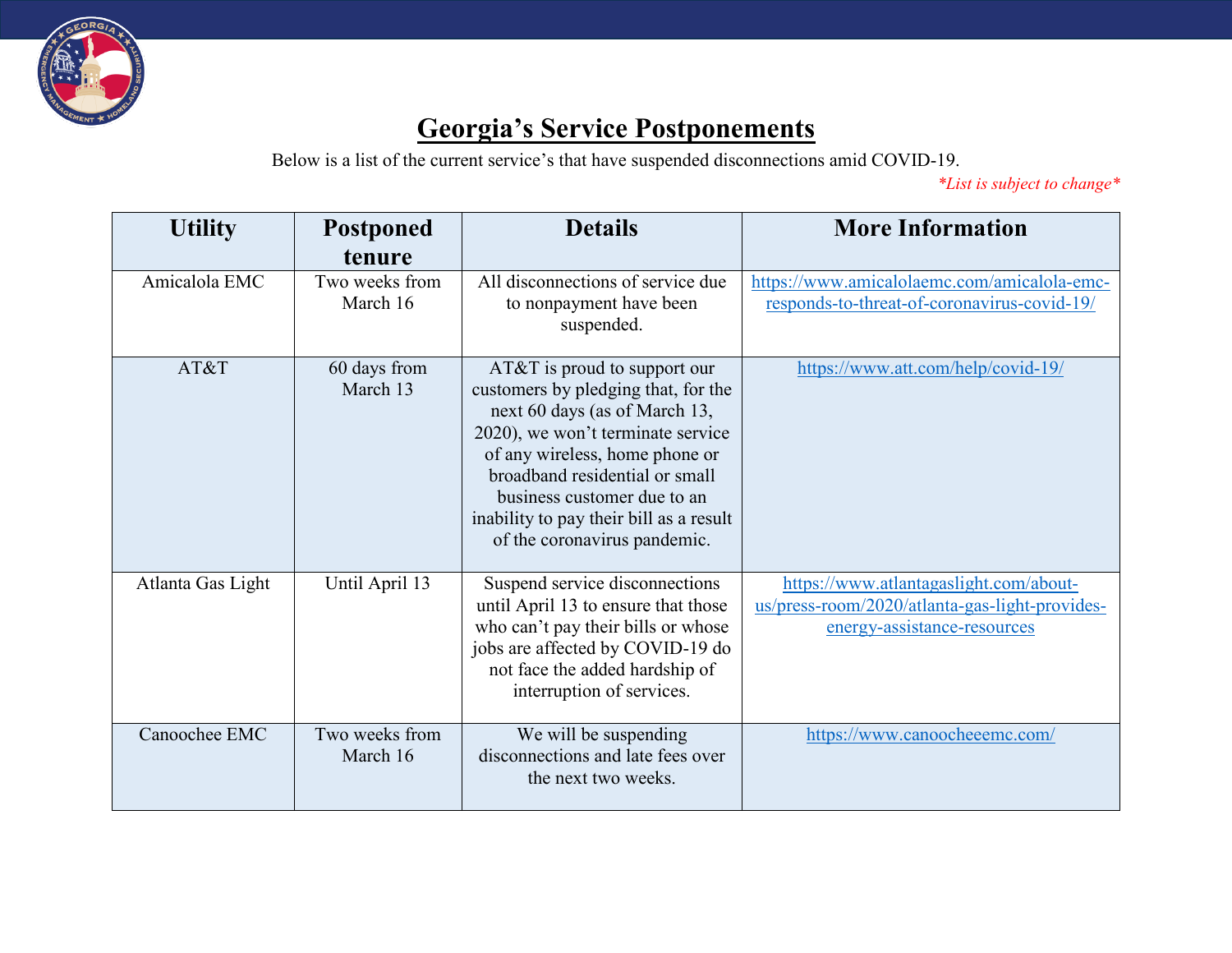| <b>Clayton County</b>             | Until further notice     | Temporarily suspended residential                                                                                                                                                                                                                                                 | https://www.ccwa.us/                                                        |
|-----------------------------------|--------------------------|-----------------------------------------------------------------------------------------------------------------------------------------------------------------------------------------------------------------------------------------------------------------------------------|-----------------------------------------------------------------------------|
| <b>Water Authority</b>            |                          | water service disconnects.                                                                                                                                                                                                                                                        |                                                                             |
| Columbus Water<br>Works           | Until April 13           | Service disconnections are being                                                                                                                                                                                                                                                  | http://www.cwwga.org/plaintext/home/home.as                                 |
|                                   |                          | suspended until April 13.                                                                                                                                                                                                                                                         | $\mathbf{p}$                                                                |
| City of Statesboro<br>(Utilities) | 30 days from<br>March 16 | The Mayor announced on Friday,<br>March 13, the city would be<br>suspending utility disconnections<br>on water and gas services starting<br>Monday, March 16, and lasting<br>two weeks. As of March 16, the<br>mayor has extended the<br>suspension to cover the next 30<br>days. | https://www.statesboroga.gov/03-16-20-press-<br>release                     |
| City of Sylvanis<br>(Utilities)   | Until April 3            | The City of Sylvanis has<br>suspended disconnections of<br>utilities for non-payment of the<br>current bill until April 3, 2020.<br>Late fees for payment after March<br>15, 2020, will still be charged. No<br>utility bills are being waived.                                   | https://www.cityofsylvaniaga.com/utilities.cfm                              |
| Cobb EMC                          | 30 days from<br>March 16 | Cobb EMC will be suspending<br>residential disconnections for 30<br>days.                                                                                                                                                                                                         | https://cobbemc.com/content/peace-mind-and-<br>reliable-service-our-members |
| Coweta-Fayette EMC                | Until further notice     | As of 3/16/2020, CFEMC made<br>the temporary decision to suspend<br>disconnection due to non-payment<br>on electric accounts as we work<br>with families in our area impacted<br>by the COVID-19 health crisis.                                                                   | https://utility.org/                                                        |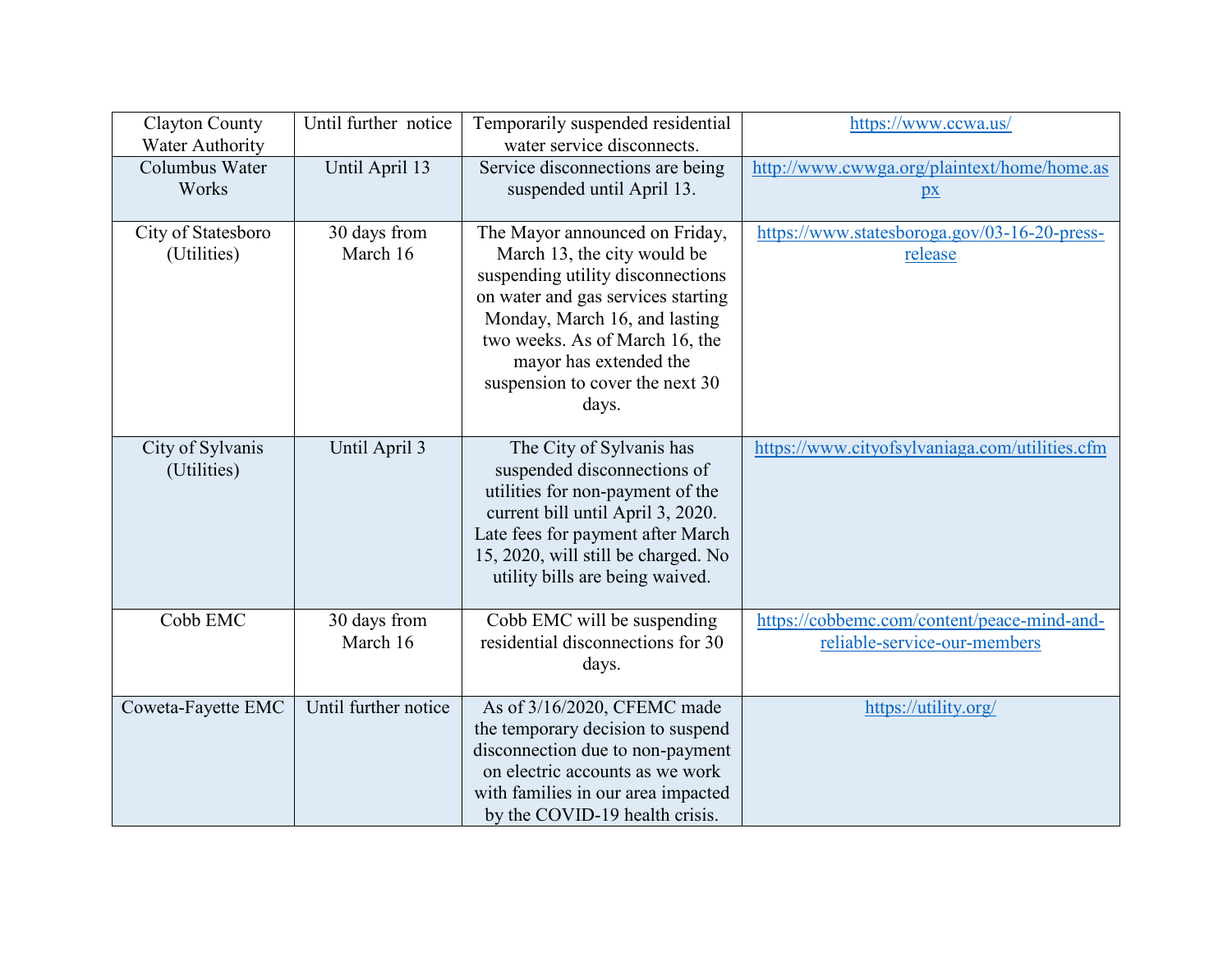| Georgia Power            | 30 days from<br>March 14 | As of March 14, 2020, Georgia<br>Power has temporarily suspended<br>residential disconnections for 30<br>days and will reevaluate the policy<br>and time frame as the situation<br>develops. | https://www.georgiapower.com/covid-19.html                                                                   |
|--------------------------|--------------------------|----------------------------------------------------------------------------------------------------------------------------------------------------------------------------------------------|--------------------------------------------------------------------------------------------------------------|
| Habersham EMC            | Until further notice     | Habersham EMC is suspending<br>disconnection of service for<br>nonpayment effective immediately<br>and will also waive late fees.                                                            | https://www.habershamemc.com/2020/03/hemc<br>-temporarily-suspends-late-fees-disconnects-<br>for-nonpayment/ |
| Jackson EMC              | Until March 27           | We are suspending disconnections<br>of service for nonpayment through<br>March 27.                                                                                                           | https://news.jacksonemc.com/coronavirus/                                                                     |
| Macon Water<br>Authority | Until further notice     | The Macon Water Authority<br>(MWA) is temporarily suspending<br>residential customer<br>disconnections until further notice.                                                                 | http://www.maconwater.org/news/MWA-<br>Temporarily-Suspends-Disconnections                                   |
| Newnan Utilities         | Until further notice     | Until further notice, Newnan<br>Utilities has suspended all non-<br>payment disconnections, but<br>customers are encouraged to<br>continue to make payments                                  | https://newnanutilities.org/                                                                                 |
| North Georgia EMC        | Until further notice     | All disconnections for non-<br>payment are suspended until<br>further notice.                                                                                                                | https://www.ngemc.com/COVID19                                                                                |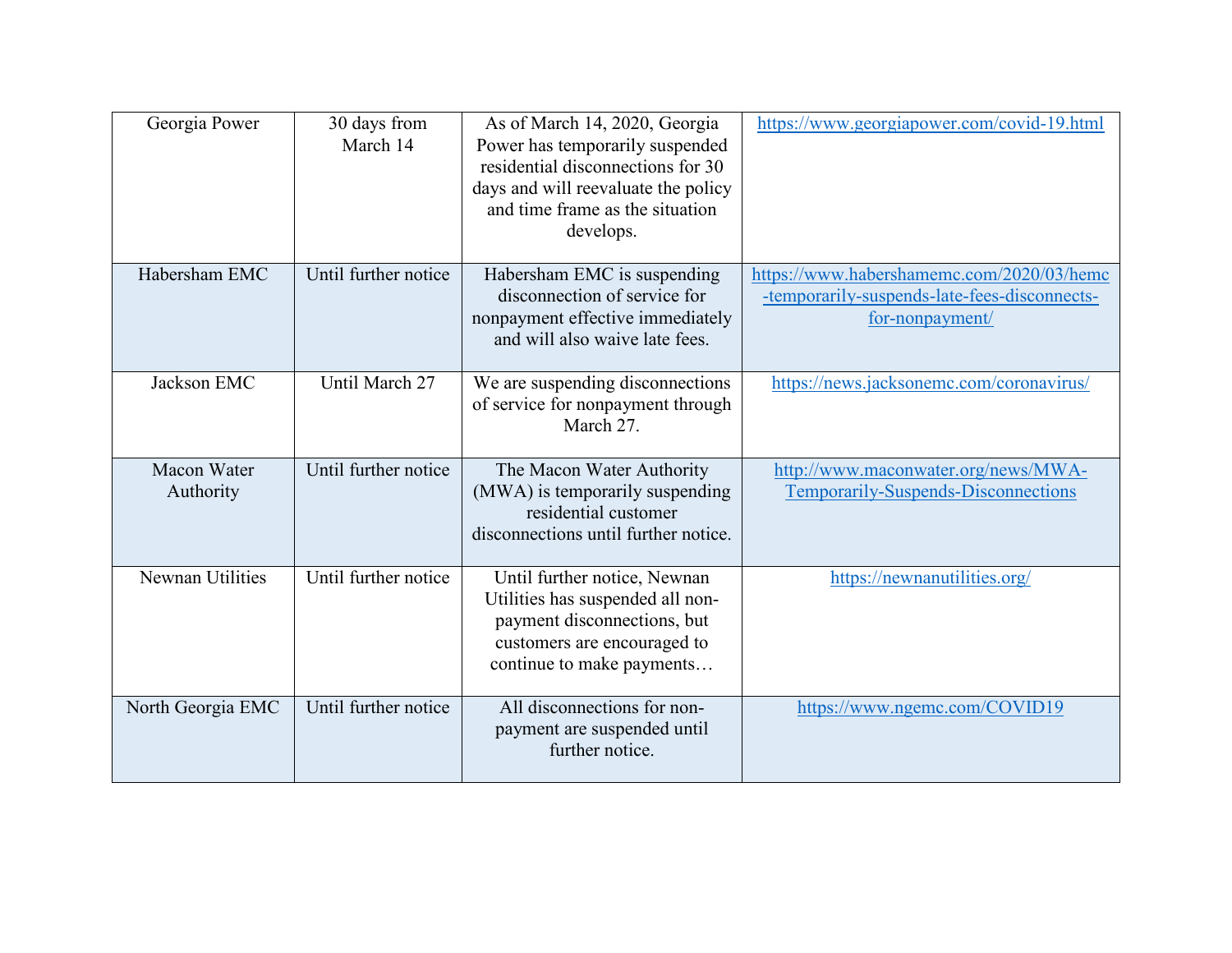| Okefenokee Rural<br><b>EMC</b>                         | Until April 3            | OREMC suspends disconnections<br>and late fees effective through<br>Friday, April 3.                                                                                                                                   | https://oremc.com/                                                                                       |
|--------------------------------------------------------|--------------------------|------------------------------------------------------------------------------------------------------------------------------------------------------------------------------------------------------------------------|----------------------------------------------------------------------------------------------------------|
| Planters Electric<br>Membership<br>Corporation         | Until April 15           | We will also be suspending<br>disconnections of service for<br>nonpayment until April 15.                                                                                                                              | http://www.plantersemc.com/?fbclid=IwAR360<br>BFkojrrhLbUx00Q Wc5pDqxAs6DO4w5D3p<br>8W1FN3CuM4FMnqVHsVhs |
| Tri-County EMC                                         | Until March 31           | Disconnects have been temporarily<br>suspended through at least March<br>31.                                                                                                                                           | https://www.tri-countyemc.com/news-and-<br>press.cms//2020/456/coronavirus-update                        |
| <b>Scana Energy</b>                                    | Until April 13           | Suspending disconnections for<br>non-payment until at least April<br>13.                                                                                                                                               | https://www.scanaenergy.com/coronavirus/coro<br>navirus-update/                                          |
| Southern Company                                       | Until further notice     | Southern Company Gas and its<br>local distribution companies plan<br>to temporarily suspend customer<br>disconnections for nonpayment<br>and will reevaluate the policy and<br>timeframe as the situation<br>develops. | https://www.southerncompany.com/                                                                         |
| U.S. Department of<br>Housing and Urban<br>Development | 60 days from<br>March 18 | Authorized the Federal Housing<br>Administration (FHA) to<br>implement an immediate<br>foreclosure and eviction<br>moratorium for single family<br>homeowners with FHA-insured<br>mortgages for the next 60 days.      | https://www.hud.gov/press/press releases medi<br>a advisories/HUD No 20 042                              |